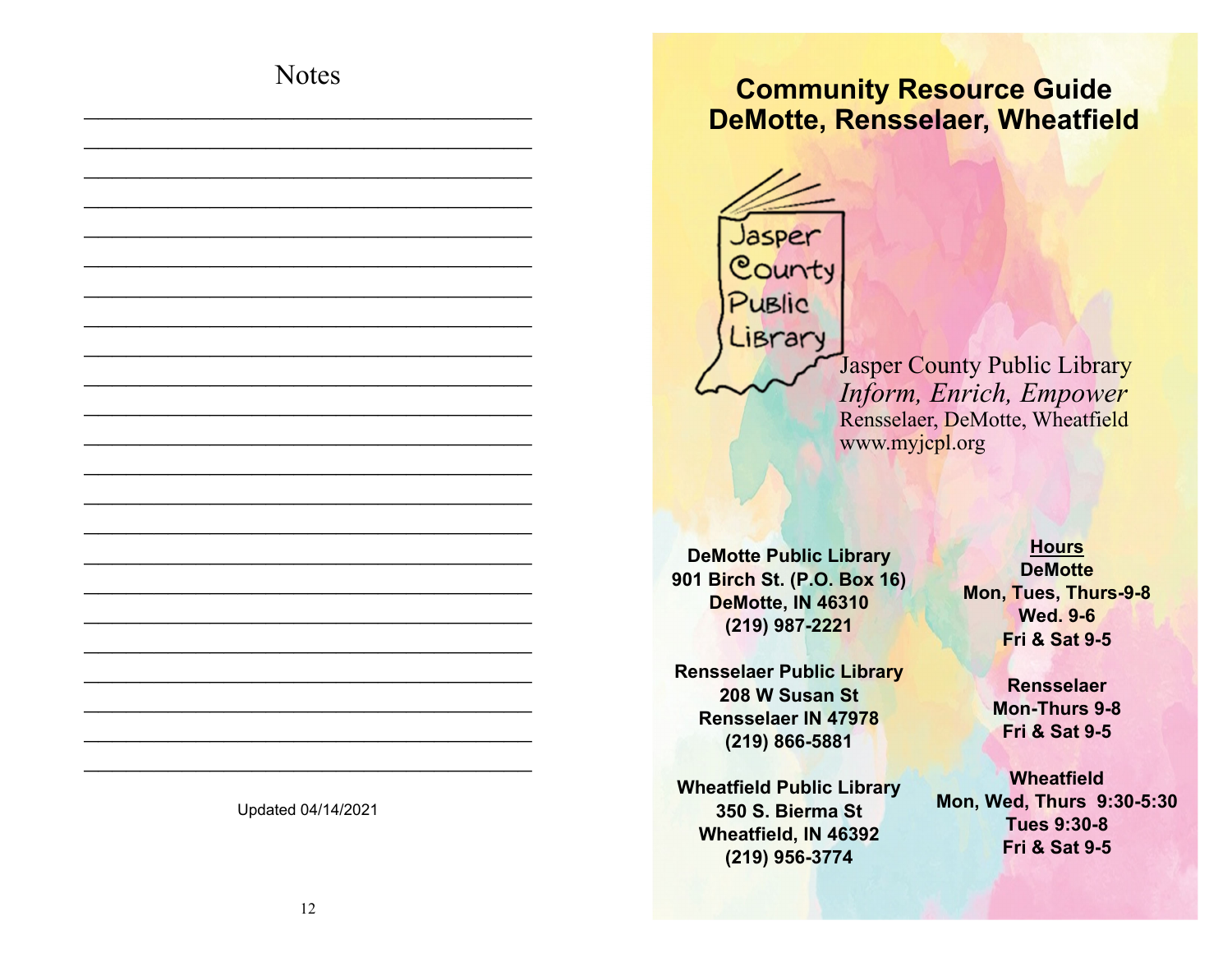

| <b>Emergency</b>                                                    | 911                              |
|---------------------------------------------------------------------|----------------------------------|
| <b>Jasper County</b>                                                |                                  |
| <b>Sheriff's Department</b>                                         | (219) 866-7344                   |
| <b>Jasper County REMC</b>                                           | (219) 866-4601                   |
|                                                                     | 1-888-866-7362                   |
| <b>Emergency Line-to report an outage</b>                           | (219) 866-5911                   |
| <b>NIPSCO</b><br>(power outage)                                     | 1-800-464-7726                   |
| <b>Rensselaer</b>                                                   |                                  |
| Police - Chief: Matthew Anderson                                    | (219) 866-7602                   |
| Fire - Chief: Kenny Haun                                            | (219) 866-5221                   |
| Utility office: Emergency Number                                    | (219) 866-7602                   |
| <b>Rensselaer Gas Department</b>                                    | (219) 866-5206                   |
| <b>Rensselaer City Electric</b>                                     | (219) 866-8475                   |
| Rensselaer Water & Sewage                                           | (219) 866-5530                   |
| <b>DeMotte</b>                                                      |                                  |
| Police - Chief Thomas Jarrette<br>Police Department (Non-Emergency) | (219) 987-3344<br>(219) 987-3344 |
| <b>Anonymous Tip Line</b>                                           | (219) 987-2891                   |
| Keener Township Fire Dept.                                          | (219) 987-2122                   |
| <b>Emergency Line</b>                                               | (219) 987-2121                   |
| Keener Township Ambulance<br><b>Non-Emergency Line</b>              | (219) 987-2021                   |
| <b>Wheatfield Volunteer Fire Dept.</b>                              | (219) 956-2319                   |
| <b>Wheatfield Ambulance Service</b>                                 | (219) 956-4865                   |
| Town Marshal: Jaime Patrick                                         | (219) 866-7344                   |

**\*All numbers are non-emergency unless noted** 

## **More information on Community Helping Agencies**

**TRANSIENTS–** If you are in need of assistance please contact one of the following agencies:

 DEMOTTE: Police Department: (219) 987-3344 RENSSELAER: Police Department: (219) 866-7602 WHEATFIELD: Jasper County Sherriff: (219) 866-7344 **Jasper House** (Homeless): (219) 866-7740 (leave message)

**RESIDENTS-** There are several agencies in Jasper County that may be of help. However, their funding is limited.

**Township Trustees**: (See pg. 3) May be able to assist with rent, utilities and telephone bills. (Funding varies in each township)

**Jasper County Community Services**: Federal funding access that will help with utility bills on a very generously calculated sliding scale. (219) 866-8071

**Crisis Center**: Offers shelter and outreach for victims of domestic violence and sexual assault. (219) 866-8825 OR (219) 866-8281 OR **800-933-0374 -** www.domesticshelters.org

 **Christian Church:** Open Thursdays 12-2pm and 6:30-7:30pm (219) 987-5403 Located at 703 15th St. S.W.; DeMotte

**Good Neighbor Food Pantry**: Open Wednesdays 9:30am–Noon (219) 987-3025 Located: 715B Almond St; DeMotte

**Good Samaritan Food Pantry**: Open Tuesdays 10am–Noon, Thursdays 1pm-3 pm & the 3rd Saturday of each month 8am-10am A five day supply of food is offered, but only ONCE a month. (219) 866-5594Located at 130 S. Van Rensselaer St.; Rensselaer

**The Bridge Church:** Open 2nd Saturday 9-11am Located at 615 W Clark St.; Rensselaer- (219) 866-5860

**Sorrowful Mother Church Food Pantry** Open Saturday's 9-11 am Located at Sorrowful Mother Catholic Church, 157 S. Grace St.; Wheatfield, IN; Linda Duttlinger, Manager (219) 828-7611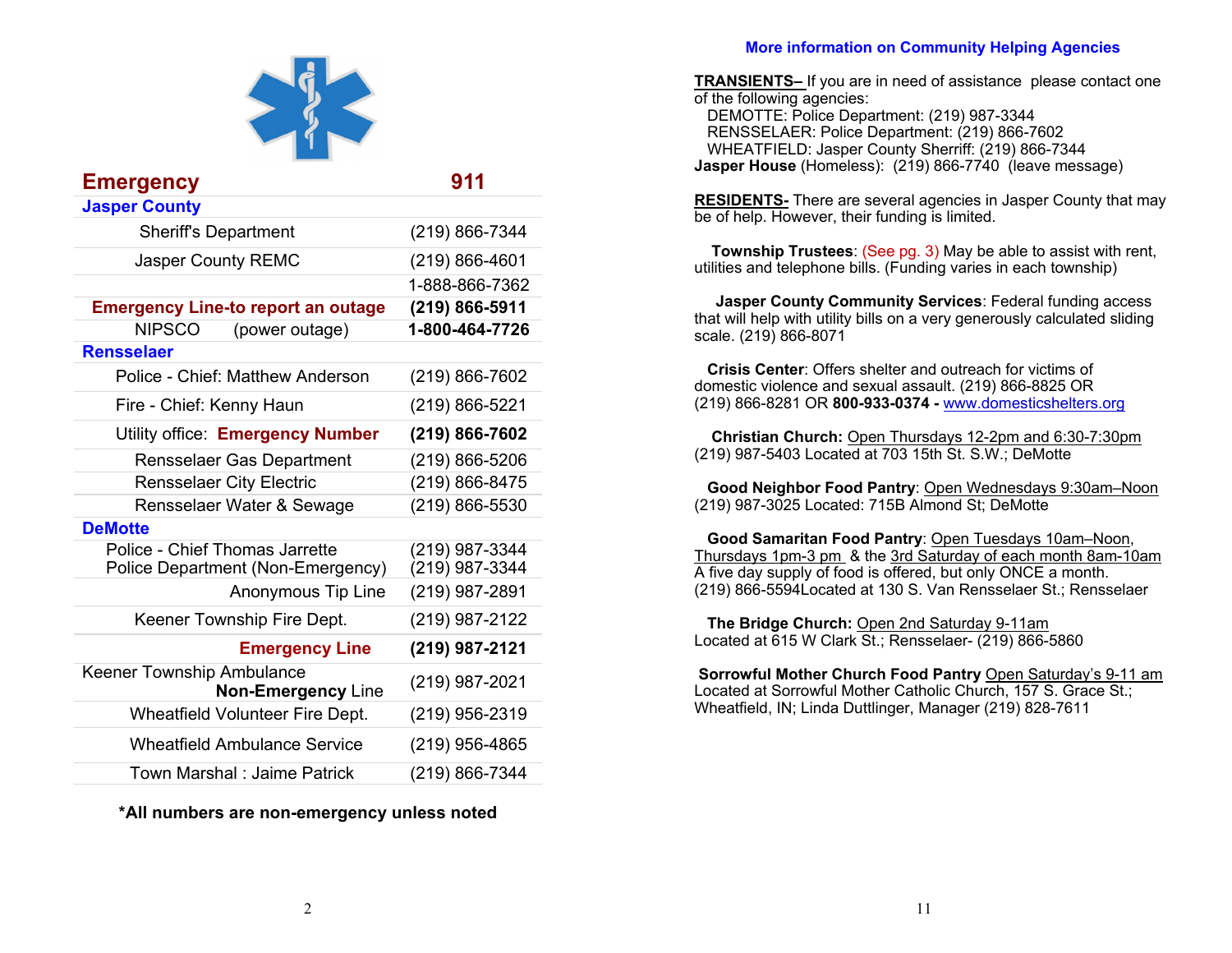## **Social Services**

| <b>Alcoholics Anonymous</b><br>registrar@area22indiana.org                                                             |                                   |
|------------------------------------------------------------------------------------------------------------------------|-----------------------------------|
| DeMotte Library - Thursdays - 8 pm                                                                                     | (219) 844-6695                    |
| First Presbyterian Church<br>Saturdays -7 pm<br>220 N Cullen St.; Rensselaer                                           | $(219) 866 - 7005$                |
| <b>Narcotics Anonymous</b>                                                                                             |                                   |
| <b>Church of the Nazarene</b><br>200 S McKinley St. Rensselaer<br>Tuesdays 7 pm                                        | $(219) 866 - 8243$                |
| <b>AL-ANON</b>                                                                                                         | (888) 425-2666                    |
| <b>Comprehensive Developmental Centers</b><br>(Physical & Mental Disabilities)<br><b>Heartland Employment Services</b> | (219) 866-3282                    |
|                                                                                                                        |                                   |
| <b>Crisis Center</b> (Domestic Violence Shelter)                                                                       | (800) 933-0374                    |
| Dunebrook: Families in Crisis                                                                                          | www.dunebrook.org                 |
| <b>National Suicide Prevention Lifeline</b>                                                                            | (800) 273-8255                    |
| <b>National Sexual Assault Hotline</b>                                                                                 | (800) 656-4673                    |
| <b>RAINN</b><br>(Rape, Abuse & Incest National Network)                                                                | www.rainn.org                     |
| <b>Jasper County Recovery House</b>                                                                                    | (574) 226-0789                    |
| Men 18 and older                                                                                                       | Ask for Andy in                   |
| One year Program                                                                                                       | <b>Jasper County</b>              |
| <b>Recovering Hope</b><br><b>Substance Abuse Help</b>                                                                  | (219) 775-7380<br><b>Danielle</b> |

You can also TEXT: **SHELTER** and your **zip code** to **43362**

| <b>Emergency Financial Assistance</b>                                          |                                  |
|--------------------------------------------------------------------------------|----------------------------------|
| Jasper County Community Services<br><b>Emergency Energy Assistance Program</b> | (219) 866-8071                   |
| Helping Hands- Burr Oak Church<br><b>Appointment ONLY</b> Leave message        | (219) 394-2339                   |
| <b>KV Ministerial Association</b>                                              | (219) 987-2005<br>(219) 987-2771 |
| <b>Salvation Army</b>                                                          |                                  |
| Burr Oak Church Appointment ONLY                                               | (219) 394-2339                   |
| Newton Co.-Trinity United Methodist Church                                     | (219) 474-6225                   |
| Township Trustees (See pg 11 for details)                                      |                                  |
| Barkley- Richard "Rick" Bozell                                                 | (219) 866-8891                   |
| Carpenter- Gloria Hawkes                                                       | (219) 261-2374                   |
| Gillam- Dennis Wireman                                                         | (219) 843-1922                   |
| Hanging Grove- Rebecca Brandenburg                                             | (219) 253-7300                   |
| Jordan- Sandra E. Putt                                                         | (219) 866-7227                   |
| Kankakee- Randy Allen                                                          | (219) 956-4985                   |
| Keener-Robert Bryan                                                            | (219) 987-7825                   |
| Marion- Dain Hayworth                                                          | (219) 866-7740                   |
| Milroy- C. David Webb                                                          | (219) 866-5397                   |
| Newton-Margaret Miller                                                         | (219) 866-5473                   |
| Union-Nicole Davis                                                             | (219) 866-2299                   |
| Walker- Hildi Smith                                                            | (219) 956-4185                   |
| Wheatfield- Rachel Myers                                                       | (219) 816-0072                   |
| <b>Health Care/Medical Services</b>                                            |                                  |
| Franciscan ExpressCare Mon-Sat 8am-6pm                                         | (219) 866-0411                   |
| Jasper County Health Department                                                | (219) 866-4917                   |
| Shot Clinic (Vaccines)                                                         | (219) 866-9430                   |
| Jasper County Step Ahead                                                       | (219) 866-4918                   |
| Franciscan Health Rensselaer                                                   | (219) 866-5141                   |
| <b>Counseling Services</b>                                                     |                                  |
| <b>Ed Bontreger</b>                                                            | (219) 394-2581                   |

| <b>OUTSETTLY OF VICES</b>      |                       |                          |
|--------------------------------|-----------------------|--------------------------|
| Ed Bontreger                   |                       | (219) 394-2581           |
| <b>Chad Pulver</b>             |                       | (219) 866-3617           |
| Gracepoint Resource Center LLC |                       | (219) 866-0740           |
| New Leaf Resources             |                       | (219) 270-3395 ext. 2112 |
| Rose Wierzba Counseling        |                       | (219) 964-3773           |
| Ryan & Ryan                    |                       | (219) 866-3331           |
| Valley Oaks Health             |                       | (219) 866-4194           |
|                                | After Hours Emergency | (800) 859-5553           |

Local pastors are willing to be of assistance as well. Feel free to contact the church of your choice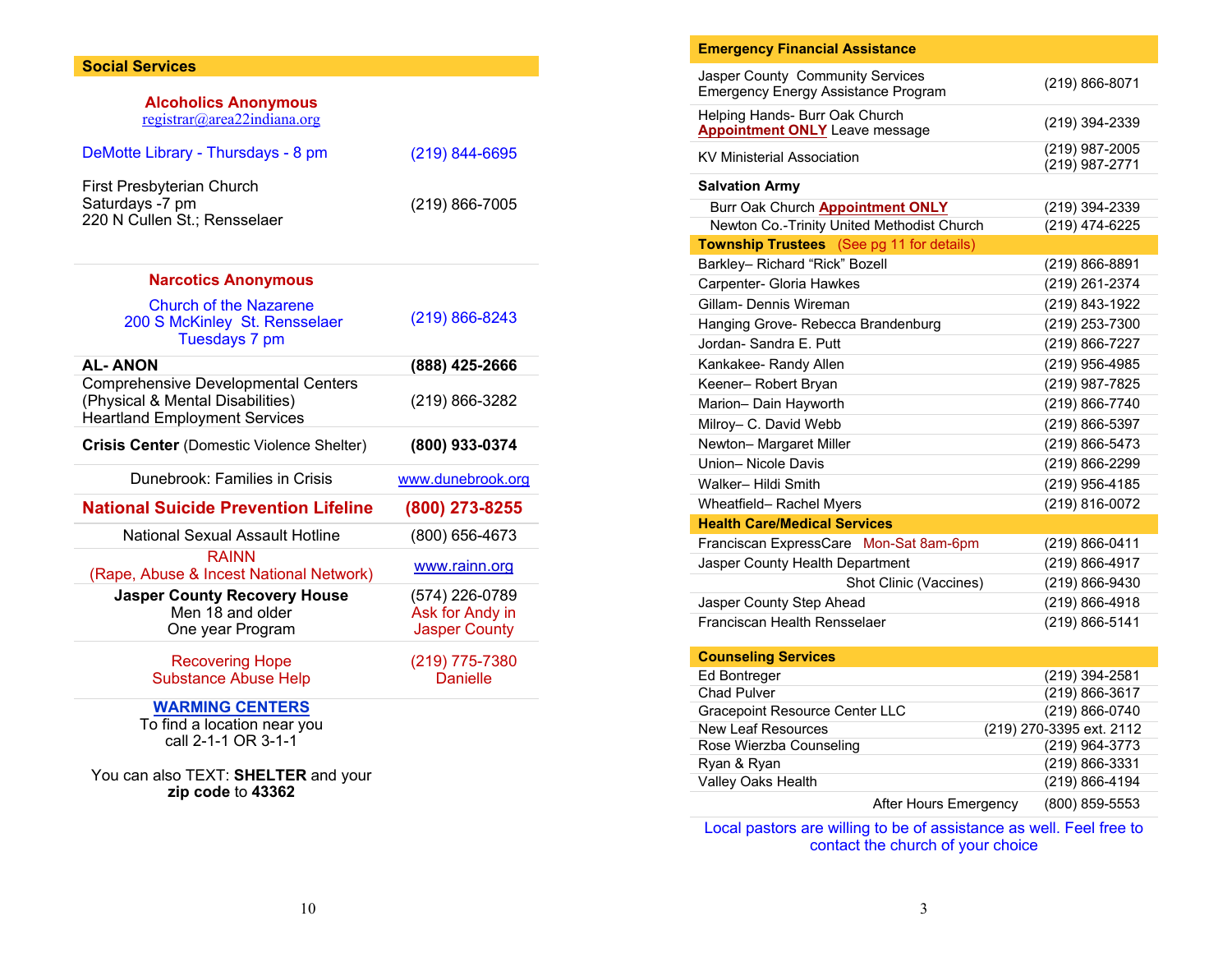| <b>Legal Services</b>                                                                 |                                      |
|---------------------------------------------------------------------------------------|--------------------------------------|
| CASA- Court appointed advocates for children                                          | (219) 866-0843                       |
| <b>Child Support Assistance</b>                                                       | (219) 866-5475                       |
| Ind. Legal Services-Hispanic Law Center                                               | (800) 288-8121                       |
| Indiana Legal Services - Pro Bono                                                     | (888) 255-5104                       |
| <b>Senior Services</b>                                                                |                                      |
| Jasper Co. Community Services-Admin                                                   | (219) 866-8071                       |
| In Home Services, Energy Assist, etc                                                  |                                      |
| (60+) Nutrition Centers-DeMotte                                                       | (219) 987-7909                       |
| Remington                                                                             | (219) 261-2228                       |
| Rensselaer                                                                            | (219) 866-4333                       |
| <b>Autumn Trace Community</b>                                                         | (219) 964-2110                       |
| FirstCare: Home Care Services                                                         | (219) 476-5785                       |
| Golden Gems-DeMotte United Methodist Church                                           | (219) 987-3671                       |
| Help at Home (incl Adult day programs)                                                | (219) 866-3084                       |
| <b>Rensselaer Care Center</b>                                                         | (219) 866-4181                       |
| <b>Transportation (Public)</b>                                                        |                                      |
| Jasper Co Community Services - DeMotte                                                | (219) 987-7909                       |
| - Rensselaer<br>- Wheatfield                                                          | $(219) 866 - 8071$                   |
| <b>Nutrition/Food Assistance</b>                                                      | (219) 956-2600                       |
| Backpack Programs- See your School for information                                    |                                      |
| <b>Food Pantries</b><br>(See Page 11 for details)                                     |                                      |
| Meals On Wheels (www.mownwi.org)                                                      | (219) 756-3663                       |
| Purdue Cooperative Extension Service:                                                 | (219) 866-5741<br>(219) 956-3606     |
| <b>WIC</b>                                                                            | (219) 866-8662                       |
| <b>Pregnancy Assistance</b>                                                           |                                      |
| <b>Birthright of Rensselaer</b><br>http://birthright.org/en/landingpage/lp-rensselaer | (219) 866-4555                       |
| Birthright 24 hour helpline                                                           | (800) 550-4900                       |
| Car Seat Fitting Stations:<br><b>DeMotte Police</b><br><b>Rensselaer Police</b>       | (219) 987-3344<br>$(219) 866 - 7602$ |
|                                                                                       | (800) 582-4198                       |
| <b>Healthy Families &amp; Family Focus</b><br>Valparaiso Office                       | (219) 462-9200                       |
| <b>WIC</b>                                                                            | (219) 866-8662                       |
| Women's Center- DeMotte                                                               | (219) 987-8000                       |
| <b>Employment</b>                                                                     |                                      |
| A.S.G. Staffing, Inc                                                                  | (765) 204-5500                       |
| <b>Express Employment Professionals</b><br><b>Heartland Employment Services</b>       | (219) 964-4222<br>(219) 866-3282     |
| <b>WorkOne Express</b>                                                                | (219) 866-4330                       |

| <b>City of Rensselaer</b>                                                     | <u>http://www.cityofrensselaerin.com/</u> |
|-------------------------------------------------------------------------------|-------------------------------------------|
| Mayor-Stephen A. Wood                                                         | (219) 866-5212                            |
| <b>Clerk/Treasurer Office</b>                                                 | (219) 866-5213                            |
| <b>City Council</b>                                                           |                                           |
| William A. Hollerman - 1 <sup>st</sup> Ward                                   | (219) 866-5212                            |
| Noelle Weishaar - 2 <sup>nd</sup> Ward                                        | (219) 866-5212                            |
| George T Cover - 3 <sup>rd</sup> Ward                                         | (219) 866-5212                            |
| Ernest J. Watson Jr. - 4 <sup>th</sup> Ward                                   | (219) 866-5212                            |
| Russ Overton - At Large                                                       | (219) 866-5212                            |
| <b>Other</b>                                                                  |                                           |
| <b>Electric Department</b>                                                    | (219) 866-8475                            |
| Gas Department- Carol Lockridge                                               | (219) 866-5206                            |
| Parks Department- Joseph G. Effinger                                          | (219) 866-7014                            |
| Street / Sanitation- Recycling Dept.                                          | (219) 866-7833                            |
| <b>Utilities Office</b>                                                       | (219) 866-7884                            |
| Water/Sewage                                                                  | (219) 866-7833                            |
|                                                                               |                                           |
| <b>Jasper County Offices</b>                                                  | <b>Courthouse located in Rensselaer</b>   |
| <b>Assessor- Courthouse</b>                                                   | (219) 866-4914                            |
| Auditor- Courthouse                                                           | (219) 866-4930                            |
| <b>Circuit Clerks Office</b><br>Marriage Licenses- Criminal-Civil-Venue Cases | (219) 866-4926                            |
| <b>Circuit Clerks Office</b><br>Guardianship-Probate-Voter Registration       | (219) 866-4929                            |
| Division of Family & Children/ Child Protective<br><b>Services</b>            | (219) 866-4186<br>(800) 800-5556          |
| <b>Highway Department</b>                                                     | highway@co.jasper.in.us                   |
| <b>Probation Department</b>                                                   | (219) 866-4902                            |
| <b>Prosecuting Attorney</b>                                                   | (219) 866-5321                            |
| Recorder-Courthouse                                                           | recorder@co.jasper.in.us                  |
| Surveyor- Courthouse                                                          | (219) 866-4907                            |
| Treasurer-Courthouse                                                          | Donya.Jordan@co.jasper.in.us              |
|                                                                               |                                           |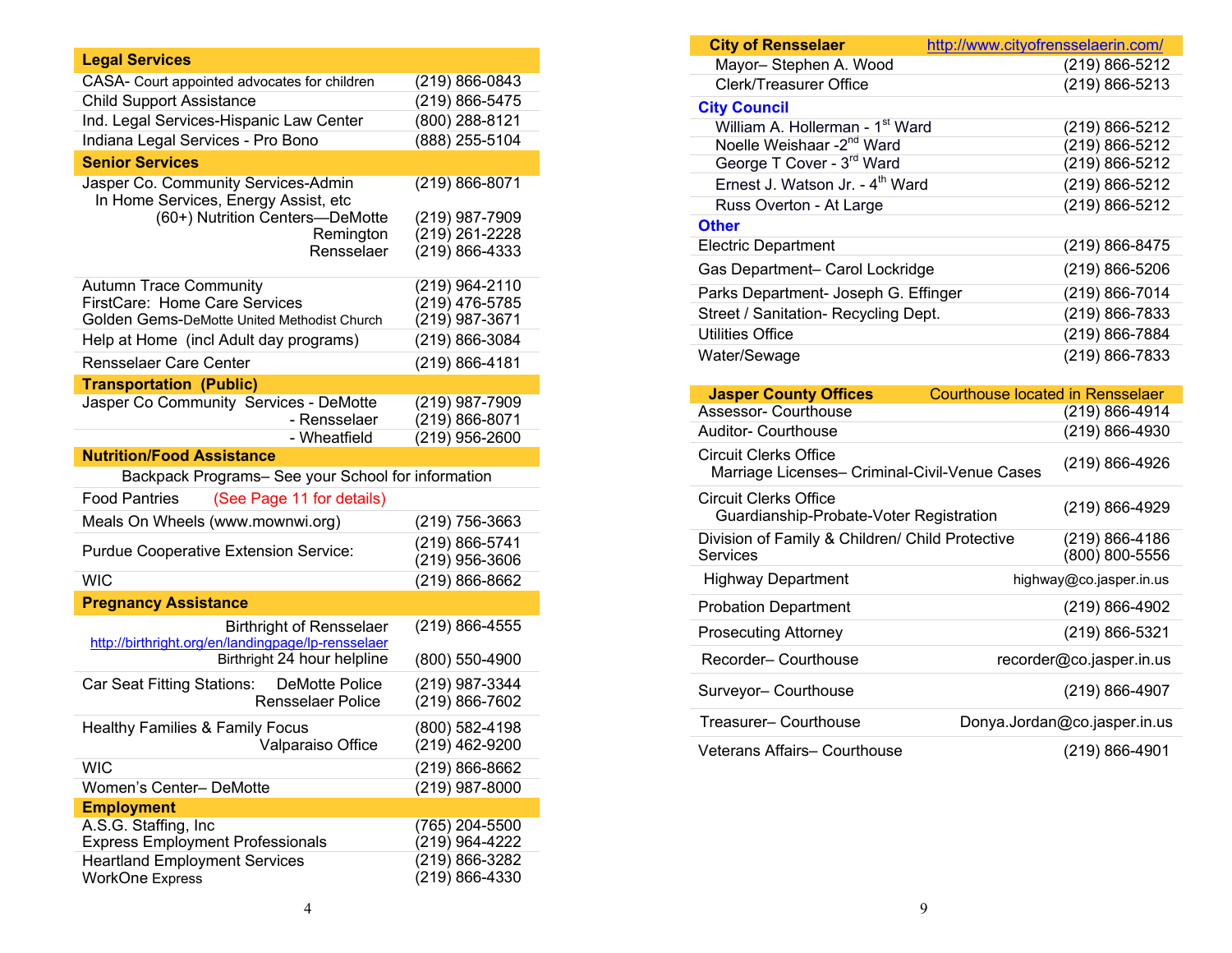| <b>Town of DeMotte:</b>         | http://www.townofdemotte.com/ |
|---------------------------------|-------------------------------|
| <b>Clerk Treasurer</b>          | Peggy Michelin                |
| <b>DeMotte Parks Department</b> | (219) 987-3831                |
| Office Manager                  | Donna Shear                   |
| Police Chief                    | Thomas Jarrette               |
| Sewer Department                | (219) 987-5350                |
| Sewer Superintendent            | David Yurko                   |
| <b>Street Department</b>        | (219) 987-2301                |
| <b>Street Superintendent</b>    | <b>Jeff Powers</b>            |
| <b>Town Hall</b>                | (219) 987-3831                |
| Town Manager                    | <b>Heather Tokarz</b>         |
| <b>Town Council</b>             |                               |
| President                       | Jeff Cambe                    |
| <b>Vice President</b>           | Alana Bauman                  |
| <b>Park Commissioner</b>        | Alana Bauman                  |
| <b>Police Commissioner</b>      | Mark Boer                     |
| Sewer Commissioner              | <b>Terry Schultz</b>          |
| <b>Street Commissioner</b>      | Dale Eenigenberg              |
| <b>Town of Whoatfiold</b>       |                               |

| (219) 956-3119   |
|------------------|
| Debbie Norberg   |
| Robin Schaetzel  |
| Diana Borg       |
| Don (Robin) Gear |
| Jaime Patrick    |
|                  |





| <b>General</b>                                      |                                  |                                    |
|-----------------------------------------------------|----------------------------------|------------------------------------|
| <b>KV Post News</b>                                 |                                  | (219) 987-5111                     |
| Rensselaer Republican                               |                                  | (219) 866-5111                     |
| <b>WLQI 97.7</b>                                    |                                  | (219) 866-4104                     |
| License Bureau- DeMotte (Mon.-Wed.-Fri.)            |                                  | (888) 692-6841                     |
| License Bureau- Rensselaer (Tues.- Thurs.)          |                                  | (888) 692-6841                     |
| Animal Control Shelter                              |                                  | (219) 866-5756                     |
| Pet Neutering & Adoption Services - DeMotte         |                                  | (219) 987-7297<br>(219) 345-4204   |
| Post Office-DeMotte                                 |                                  | (219) 987-3293                     |
| Post Office- Rensselaer (window open until 4:30 pm) |                                  | (219) 866-5322                     |
| Post Office- Wheatfield                             |                                  | (219) 956-3761                     |
| <b>Notary Services</b>                              |                                  |                                    |
| Court House: Assessor-\$2.00/ seal                  |                                  | (219) 866-4914                     |
| DeMotte State Bank -\$2,00/seal                     | (219) 866-0013<br>(219) 987-4141 | (219) 987-3150<br>$(219)$ 956-4141 |
| First Trust Credit Union- \$1.00/seal               |                                  | (219) 956-3922                     |
| Wheatfield Town Hall (free)                         |                                  | (219) 956-3119                     |
| *Alliance Bank                                      | *For customers only              | (888) 567-2101                     |
| *Fifth-Third Bank                                   |                                  | (219) 866-7194                     |
| *First Merchants Bank                               | (219) 866-7121<br>(219) 261-2161 | (219) 987-5812                     |
| *Jasper County REMC                                 |                                  | (219) 866-4601                     |
| <b>*Kentland Bank</b>                               |                                  | (219) 866-4142<br>(219) 345-4646   |
| <b>Family Recreation</b>                            |                                  |                                    |
| 4-H/Youth Development                               |                                  | (219) 866-5741                     |
| Boy Scouts/Sagamore Council                         |                                  | (800) 844-0537                     |
| DeMotte Little League                               |                                  | www.demottelittleleague.com        |
| <b>DeMotte Parks</b>                                |                                  | (219) 987-3831                     |
| DeMotte Public Pool                                 |                                  | (219) 987-2906                     |
| Girl Scouts/Greater Chicago/NW Indiana Council      |                                  | (855) 456-8347                     |
| Kankakee Valley Little Gridiron Football            |                                  | www.kvlittlegridiron.com           |
| <b>KV Pop Warner</b>                                |                                  | www.facebook.com/kvpwevents        |
| LaRue Memorial Pool-Rensselaer                      |                                  | (219) 866-5287                     |
| Prairie Arts Council and Fendig Gallery             |                                  | (219) 866-5278                     |
| Rensselaer Parks (Youth & Adult ball leagues)       |                                  | (219) 866-7014                     |
| River Valley Soccer Association                     |                                  | www.rivervalleysoccer.org          |
| Upward Baseball & Cheerleading                      |                                  | (219) 987-5156                     |
| Wheatfield Little League                            |                                  | wheatfieldlittleleague.com         |
|                                                     | 5                                |                                    |